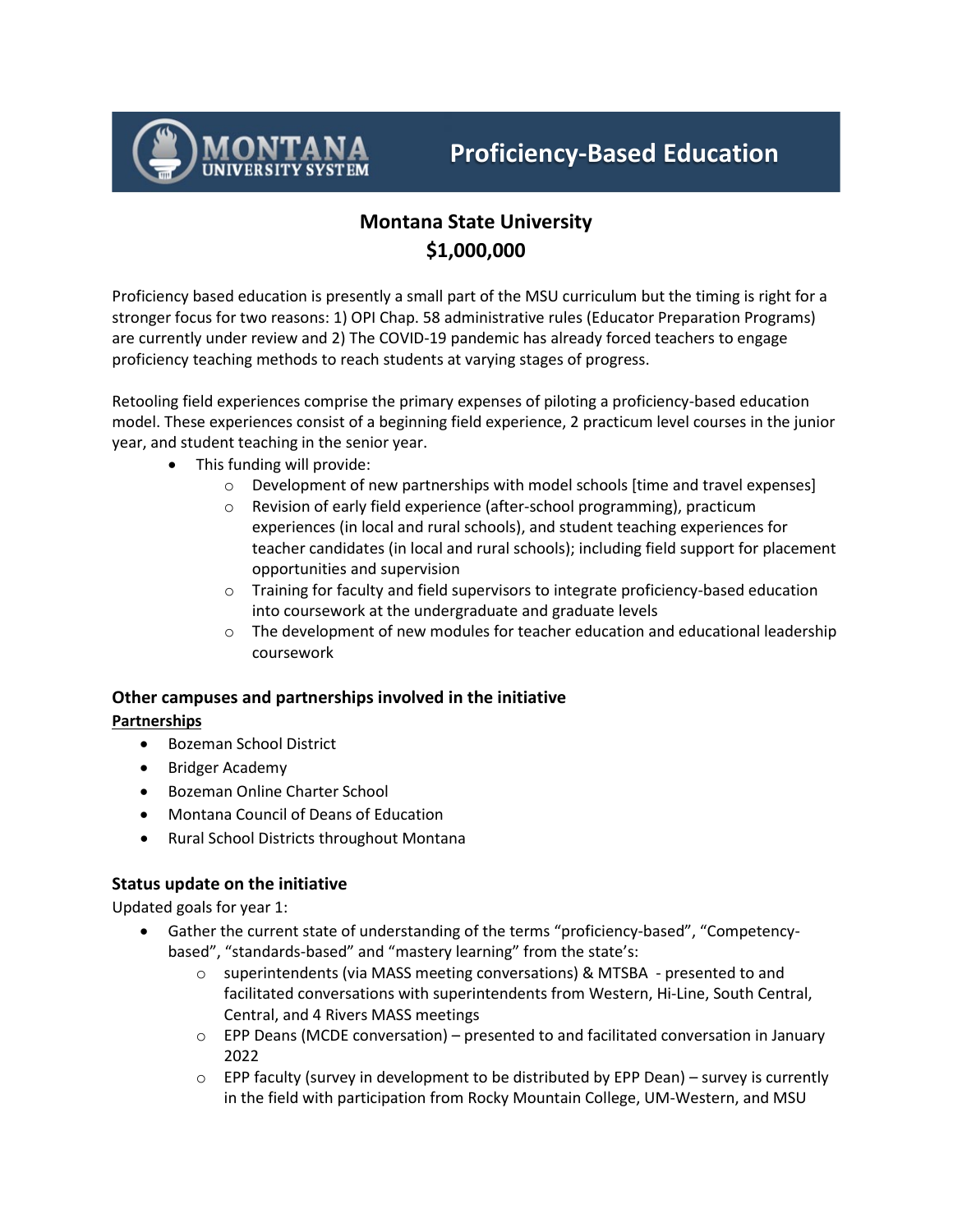- $\circ$  pre-service teachers (survey in development to be distributed by EPP) survey is currently in the field with participation from Rocky Mountain College, UM-Western, and MSU
- $\circ$  in-service teachers (survey in development to be distributed by MASS superintendents?<br>  $\circ$  Historical audit of policy and practice conversations related to these terms currently in
- Historical audit of policy and practice conversations related to these terms currently in progress
- Develop and implement grant-funded funnel of opportunities that range in duration and intensity for educators to engage with proficiency/competency-based learning principles including undergraduate and graduate coursework on proficiency-based education and personalized learning.



- o EDU 491 Personalizing Learning & Competency-based Education (Summer 22, Fall 22, Spring 23) – available to pre-service teachers statewide
- o EDU 591 Personalizing Learning & Competency-based Education (Summer 22, Fall 22, Spring 23) – available to in-service teachers statewide

#### Course Description

A multitude of schools, districts, and entire states, such as New Hampshire, are shifting away from the traditional, time-based, Carnegie model of instruction. These innovators, including some rural schools in Montana, are developing and implementing what the Federal Department of Education identifies as Competency-Based Education (CBE). CBE includes personalized, mastery, project-based, and blended and/or virtual teaching/learning. This course will introduce future and practicing educators to these various teaching/learning modalities and prepare educators to compete for employment in these schools and districts or prepare educators to implement these modalities in their own classes/districts.

|             | June<br>session | July<br>session | Fall<br>2022 |
|-------------|-----------------|-----------------|--------------|
| EDU<br>491  |                 |                 |              |
| EDU<br>591* | 18              |                 |              |

Interest to date: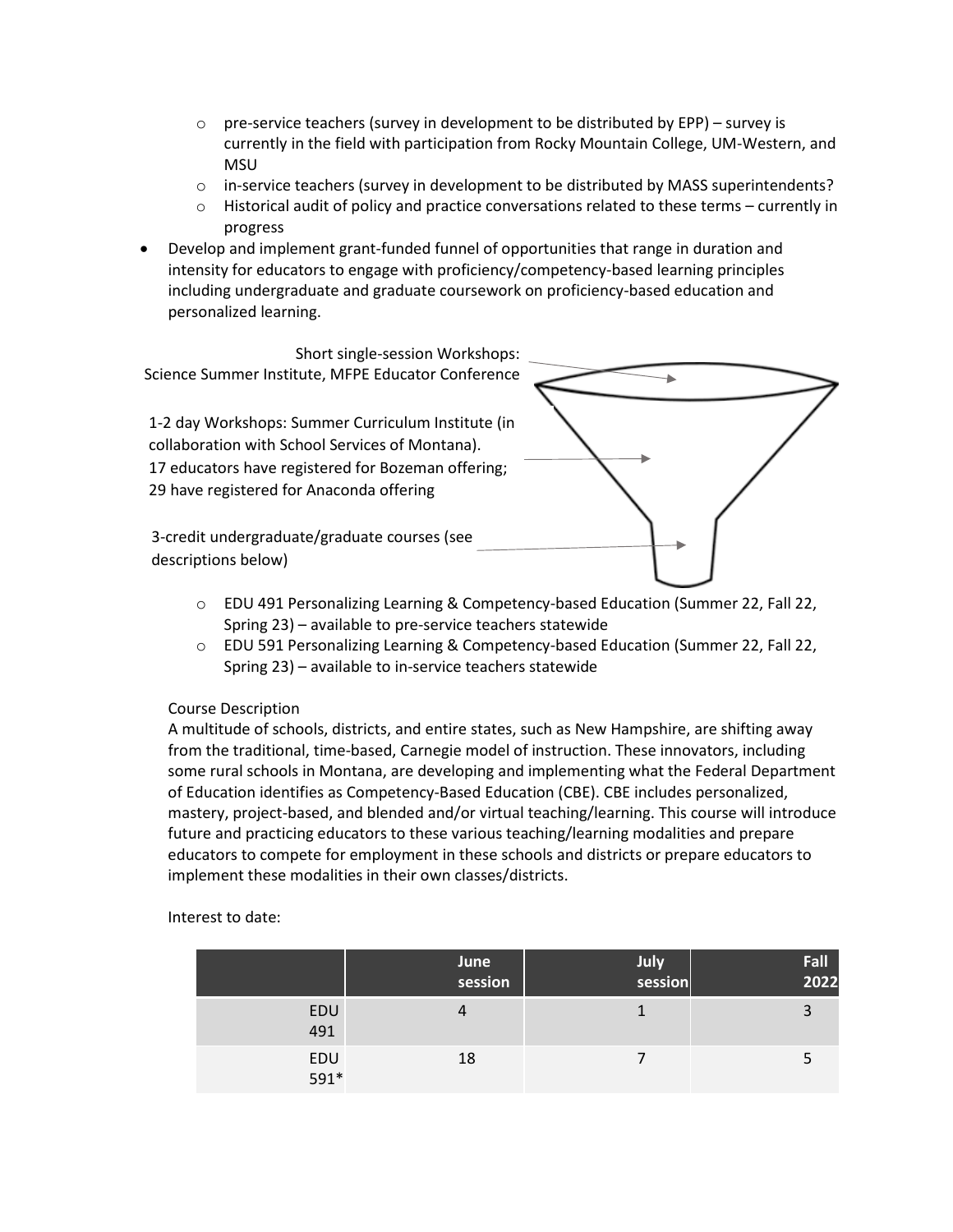\* 10 applicants are known to be actively engaged in registration process. 200+ educators have demonstrated interest in learning more about the course.

- $\circ$  EDU 492 Independent study action research in PBE (Spring 23, Summer 23) will be available to pre-service teachers statewide
- o EDU 592 Independent study action research in PBE (Spring 23, Summer 23) will be available to grad students (who may be in-service teachers) statewide
- $\circ$  EDLD 591 School Wellness Wheel (yet to be submitted for Summer 23) available to school leaders statewide
- $\circ$  EDU 291 From Grades to Growth (yet to be submitted for either Spring or Summer 23) available to Montana postsecondary students (system wide, including TCs) and high school students for dual enrollment

## **Plans for carrying out the initiative for the remainder of the biennium**

- Fund and support all of Montana's EPPs to collaboratively strengthen PBE focus in current programs.
- Convene 3-day, 2 night statewide PBE Summer Institute on MSU-Bozeman campus (Summer 2023) – with 2 national keynotes and breakout sessions highlighting the research and work being done to realize the possibility of PBE and personalizable learning to shift the focus in student learning from 'grades to growth'.
- Use partnerships with school districts engaged in PBE to enhance field experiences at the early field experience, practicum I and II, and student teaching levels
- Offer a family engagement program focusing on demystifying standards-based grading

## **Metrics used to measure success**

- $\checkmark$  Inclusion of proficiency-based education modules included as part of Educator Prep Program at Montana State University (undergraduate and graduate levels)
- $\checkmark$  Successful piloting of proficiency-based education approaches in field, practicum, and student teaching experiences
- $\checkmark$  Creation and dissemination of modules by all EPPs in the state of Montana through MT Council of Deans of Education collaborations

## **Budget Update:**

Summer 2022 and Fall 2022 Expenditures (through Year 1) will include:

- Application, tuition and fees for EDU 491/591 coursework (not yet invoiced)
- Course instructor salaries (not yet invoiced)
- Financial subawards to Educator Preparation Programs to re-vision the use of proficiency based learning principles in their coursework

Spring 2023 Expenditures will include:

- Application, tuition and fees for EDU 491/591 coursework
- Course instructor salaries